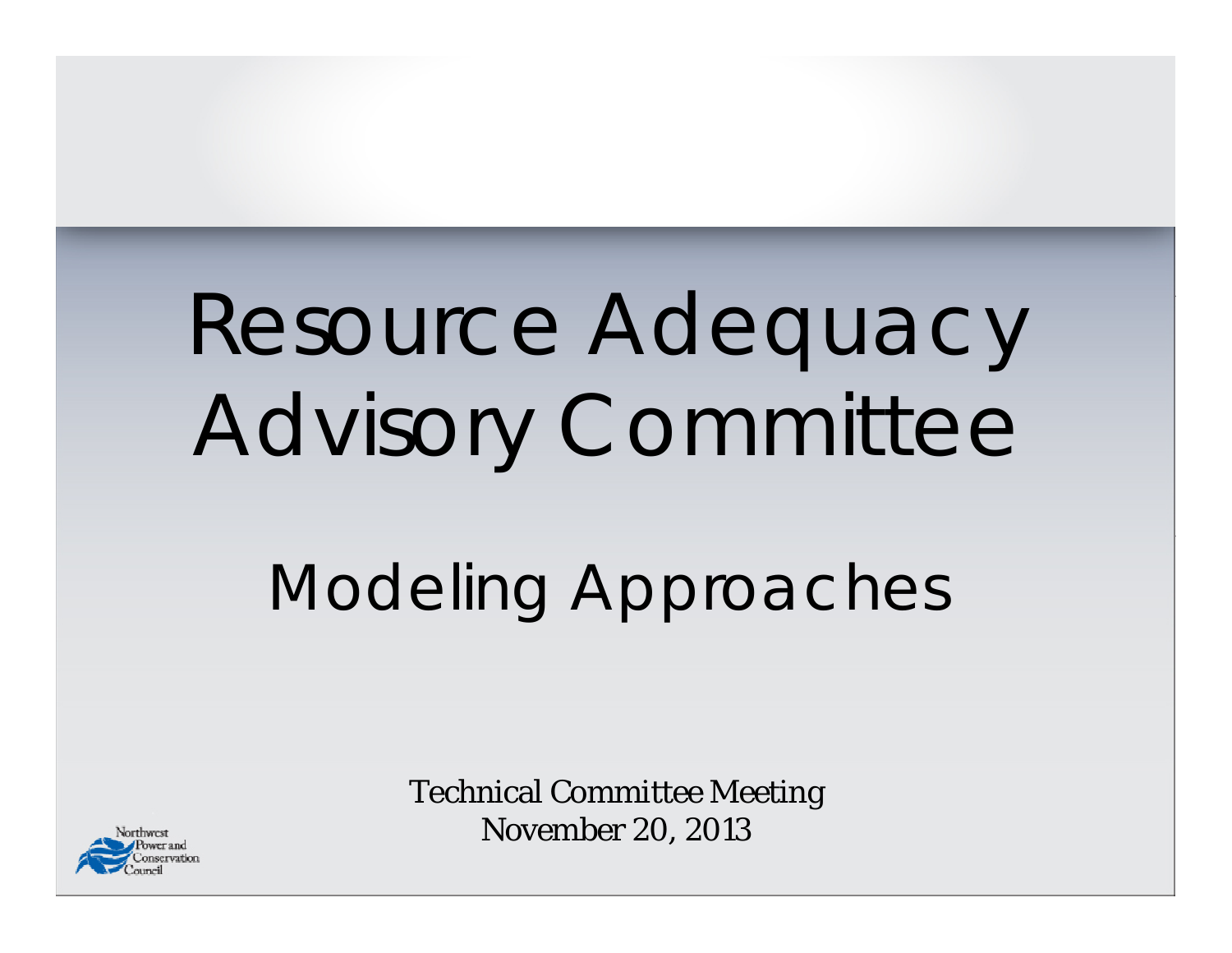### Topics

- **Topography**
- **Modeling Assumptions**

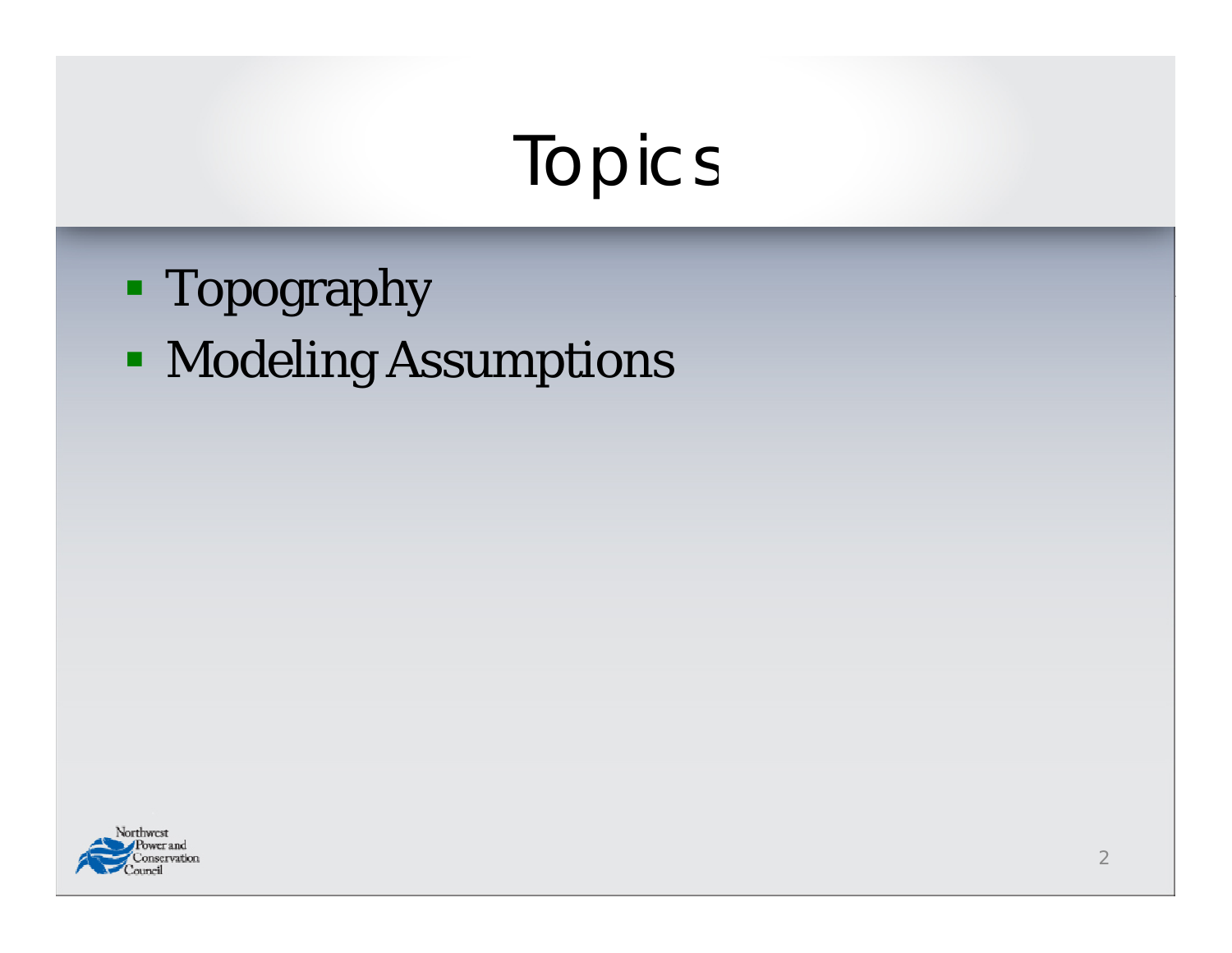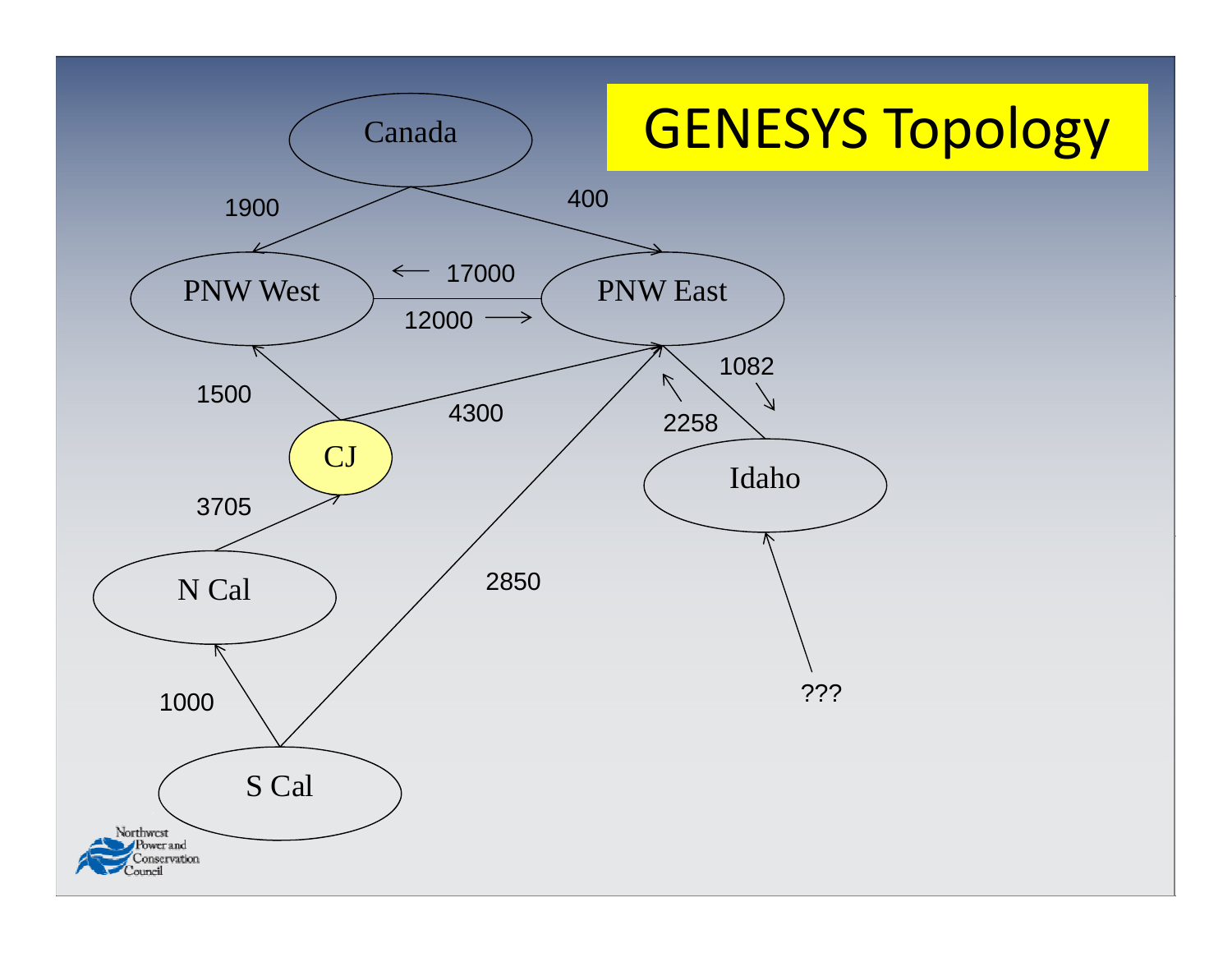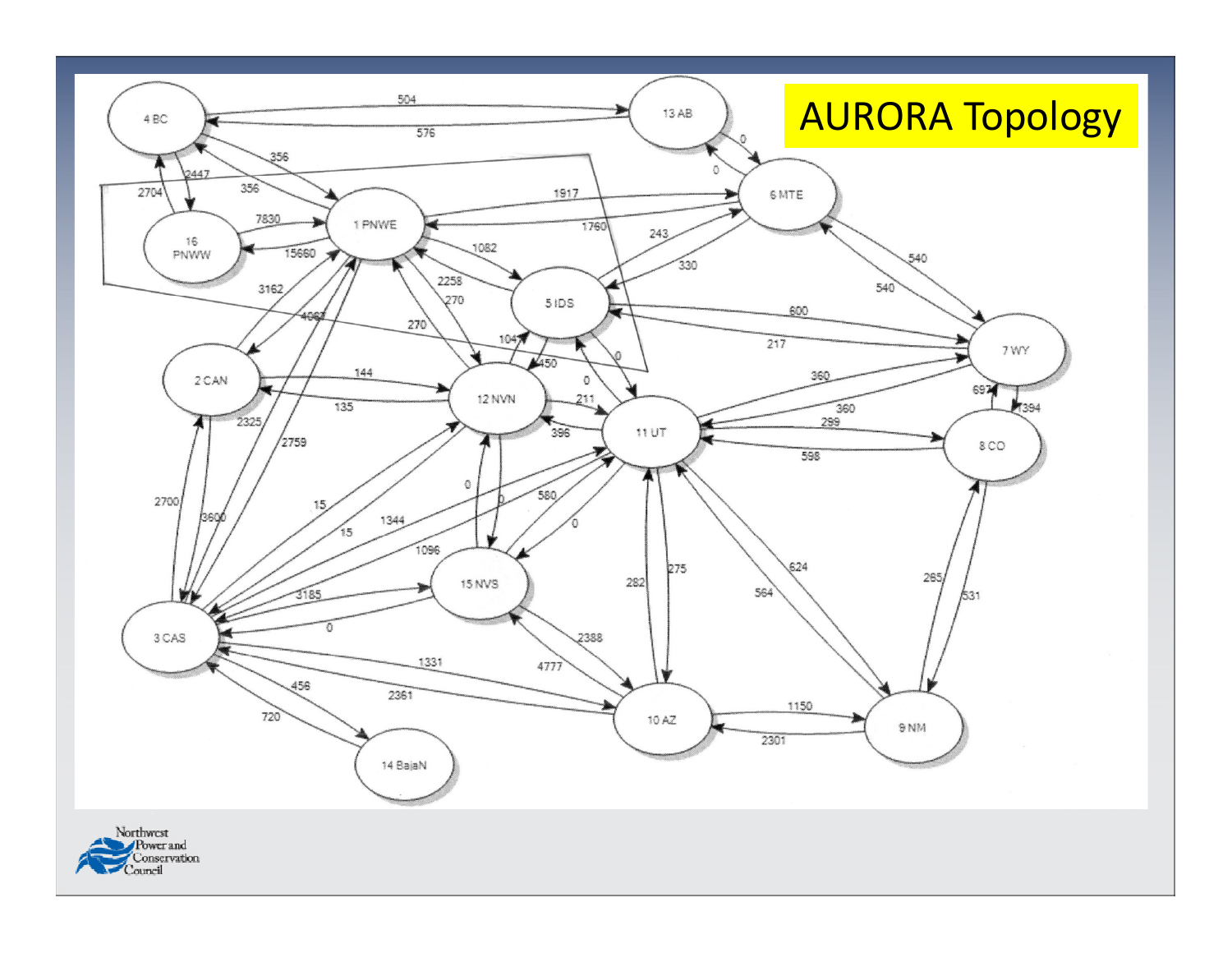## Major Resources Modeled in the Idaho Node

- Bennett Mountain 180 MW
- Danskin 275.4 MW
- **Bridger 2120 MW**
- Langley Gulch 300 MW
- North Valmy 261 MW

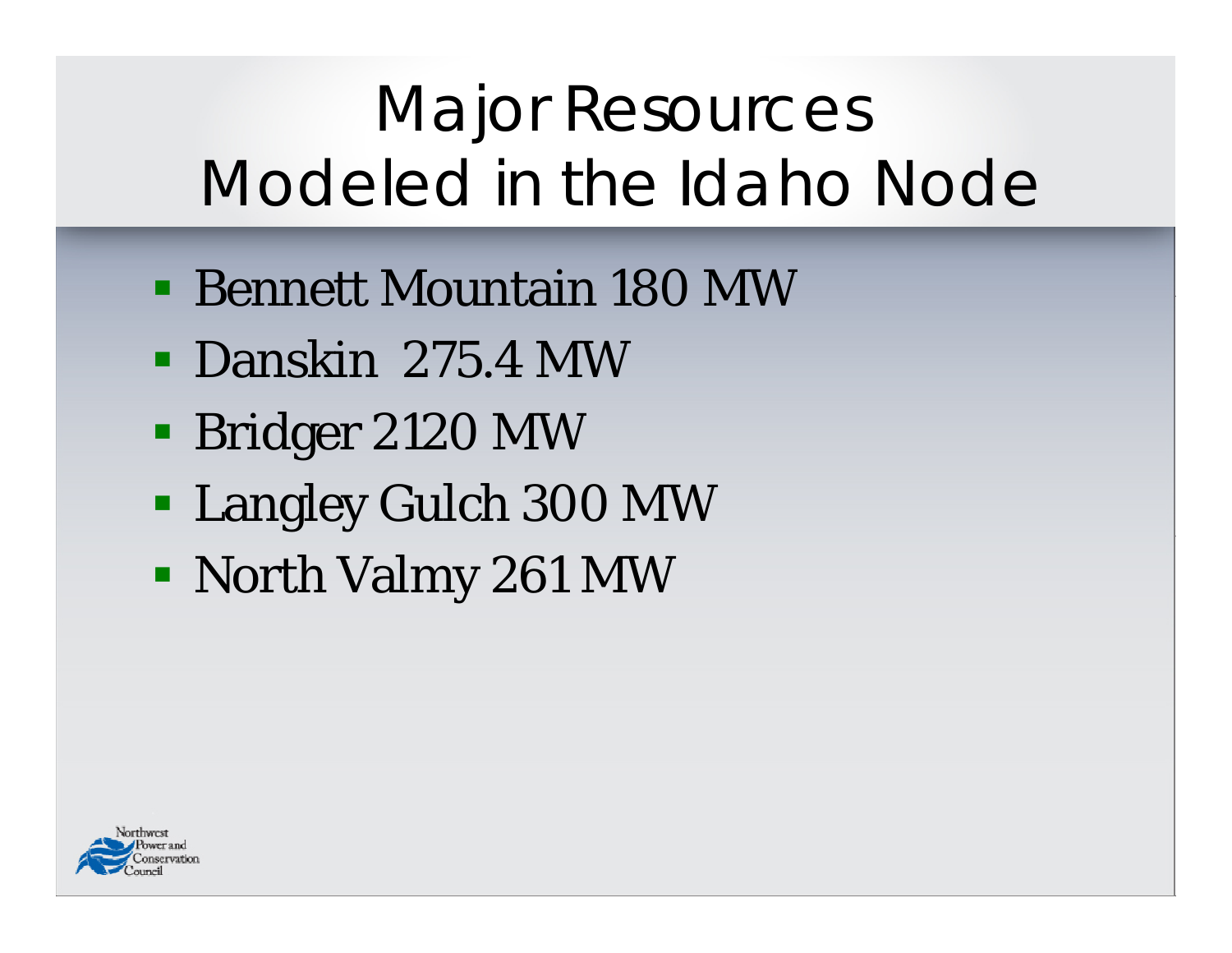#### Modeling Assumptions Random Variables

- **Hydro: Sequential 1929-2008**
- <u>- Temp/Load</u>: Random 1929-2005
- $\blacksquare$  Wind:
	- Lockstep with temp (1929-2005)
	- 20 wind profiles for each temp year
- **Thermal Forced Outage: On**

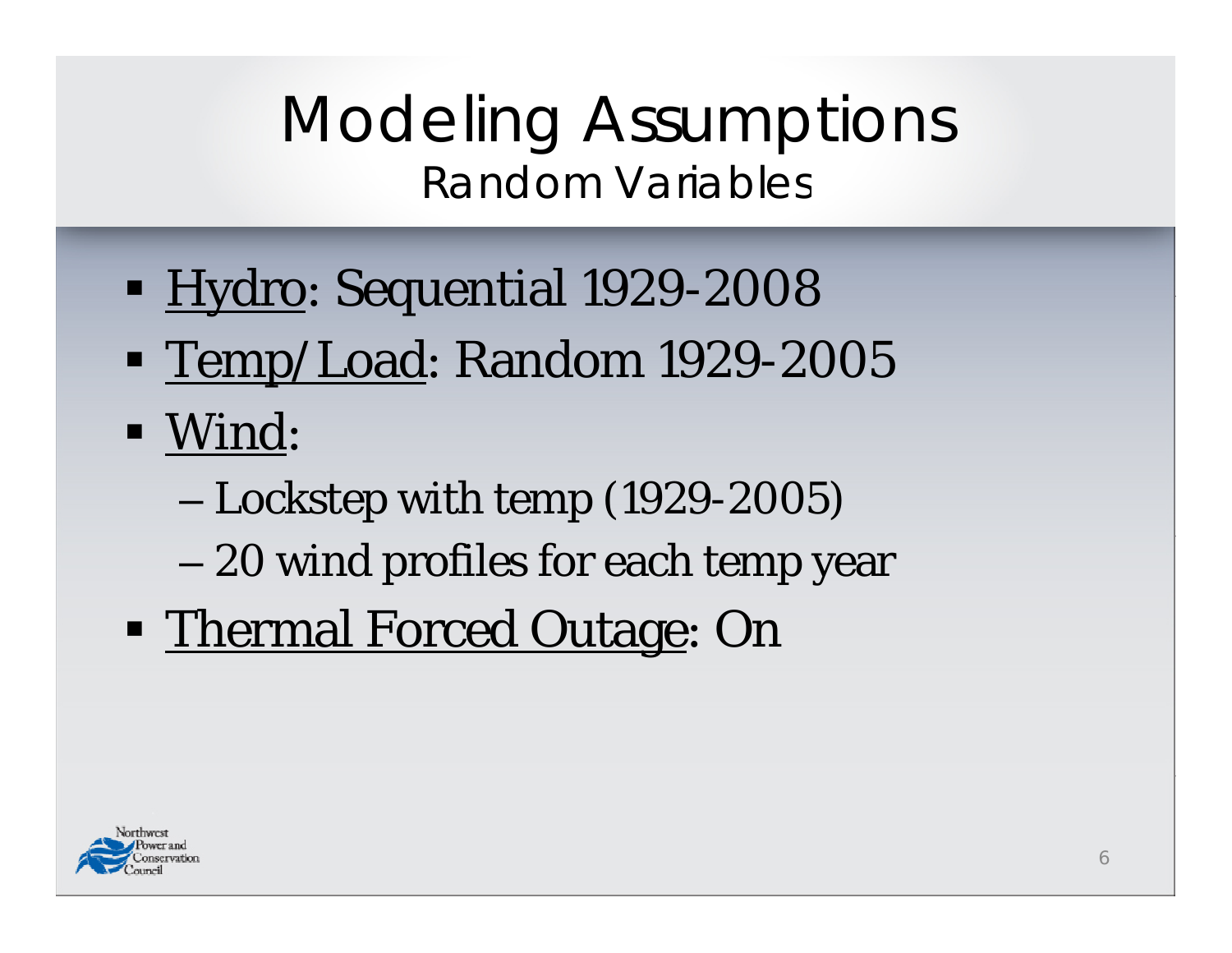## Major Uncertainties Not Modeled Explicitly

- **Example 1** Economic load growth (not temp related)\*
- **Market availability\***
- **Climate change** 
	- Impacts to load
	- Changes in river flows
- **Policy impacts to resource development/costs**
- **Fuel/electricity prices**
- **Fuel supply**

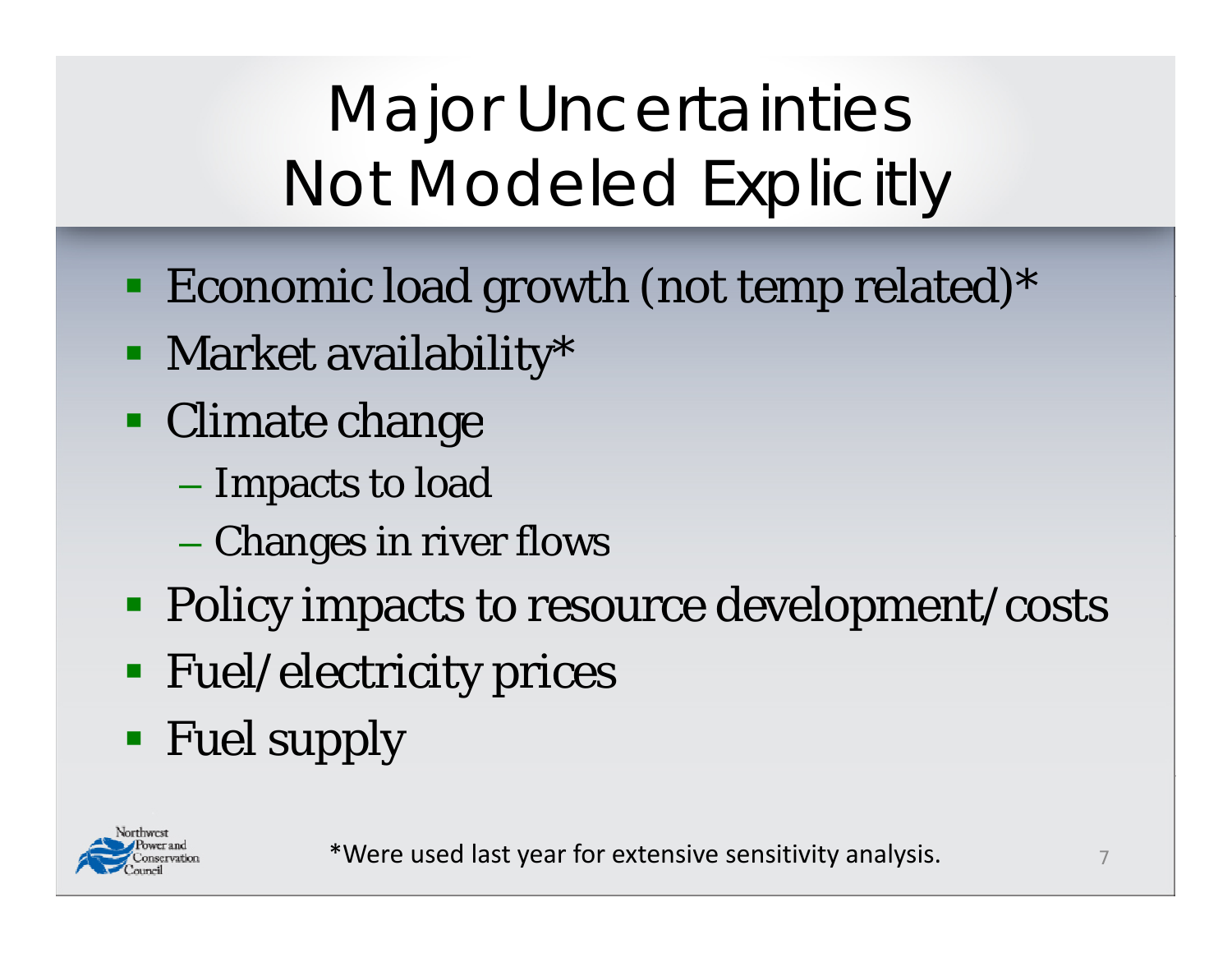#### Specific Assumptions Random Variables

| <b>Assumptions</b>           | 2017                           | 2019 (proposed)                |
|------------------------------|--------------------------------|--------------------------------|
| <b>Operating Year</b>        | Oct 2016 to Sep 2017           | <b>Oct 2018 to Sep 2019</b>    |
| <b>Number of Games</b>       | 6160 (all comb hydro and wind) | 6160                           |
| <b>Random Thermal Outage</b> | On                             | On                             |
| Water year selection         | Sequential                     | Sequential (random not ready)  |
| Water year range             | 80 years historic 1929-2008    | 80 years historic 1929-2008    |
| Temperature year selection   | Random                         | Random                         |
| Temperature year range       | 77 years 29-05 (to match wind) | 77 years 29-05 (to match wind) |
| Wind year selection          | Random (lockstep with temp)    | Random (lockstep with temp)    |
| Wind year range              | 77 years synthetic 1929-2005   | 77 years synthetic 1929-2005   |
| Wind/temp uncertainty        | No, 1 wind set per temp year   | Random 20 sets per temp year   |

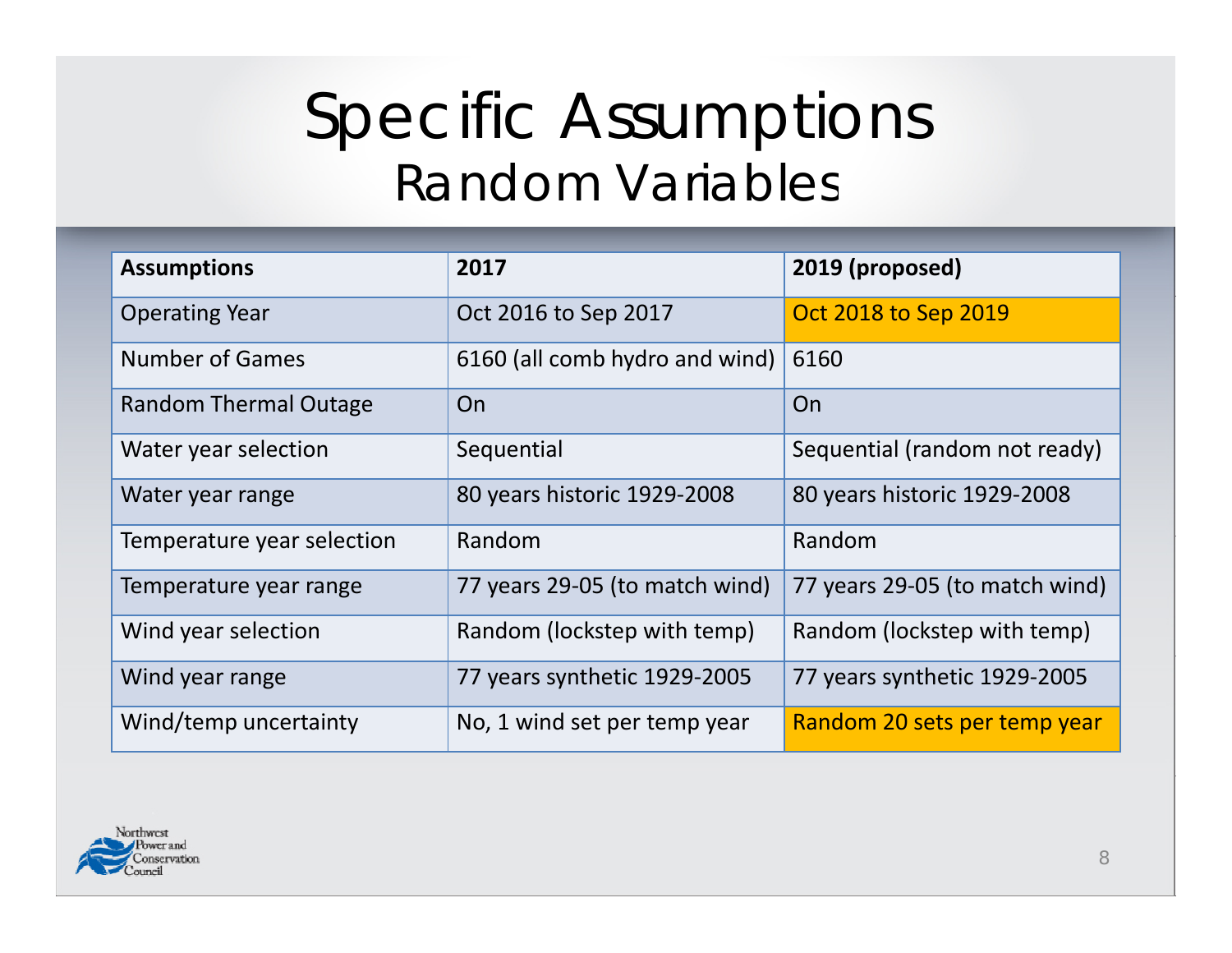#### Specific Assumptions Markets

| <b>Assumptions</b>        | 2017                      | 2019 (proposed) |
|---------------------------|---------------------------|-----------------|
| NW market winter          | 3,451 MW (full IPP)       | 3,451 MW        |
| NW market summer          | 1,000 MW                  | 1,000 MW        |
| <b>BC</b> market          | 0 MW                      | $0$ MW          |
| Southern Idaho market     | Not in model              | Unknown         |
| SW market winter on-peak  | 1,700 MW                  | Unknown         |
| SW market winter off-peak | 3,000 MW (purchase ahead) | Unknown         |
| SW market summer on-peak  | 0 MW                      | Unknown         |
| SW market summer off-peak | 3,000 MW (purchase ahead) | Unknown         |
| Maximum SW import limit   | 3,200 MW                  | Unknown         |

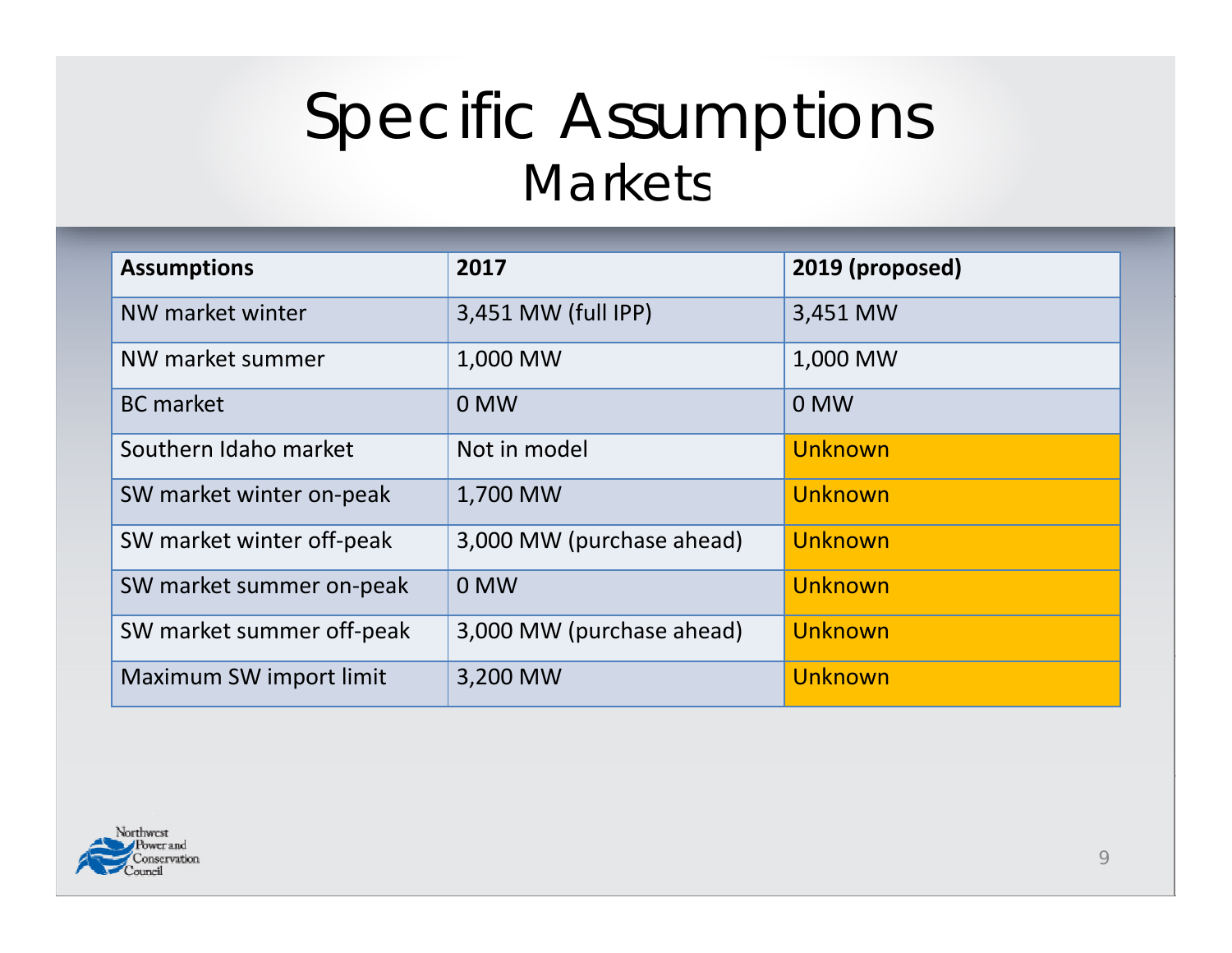#### Specific Assumptions New Resources

| <b>Assumptions</b>             | 2017                       | 2019 (proposed)                       |
|--------------------------------|----------------------------|---------------------------------------|
| Thermal                        | Sited and licensed         | Sited and licensed                    |
| Wind                           | Sited and licensed         | <b>RPS or Sited and licensed?</b>     |
| Solar                          | Not modeled                | Unknown                               |
| Demand response                | In standby resources       | In standby resources                  |
| Load call back provisions      | In standby resources       | In standby resources                  |
| Standby resources energy*      | 83,000 MW-hours            | Unknown                               |
| Standby resources capacity*    | 660/720 MW winter/summer   | Unknown                               |
| Energy Efficiency magnitude    | Council $6th$ plan targets | Council 6 <sup>th</sup> plan targets? |
| <b>Energy Efficiency shape</b> | Same as load               | Same as load                          |

\*The effects of existing (and implemented) standby resources are assumed to be incorporated into the load forecast.

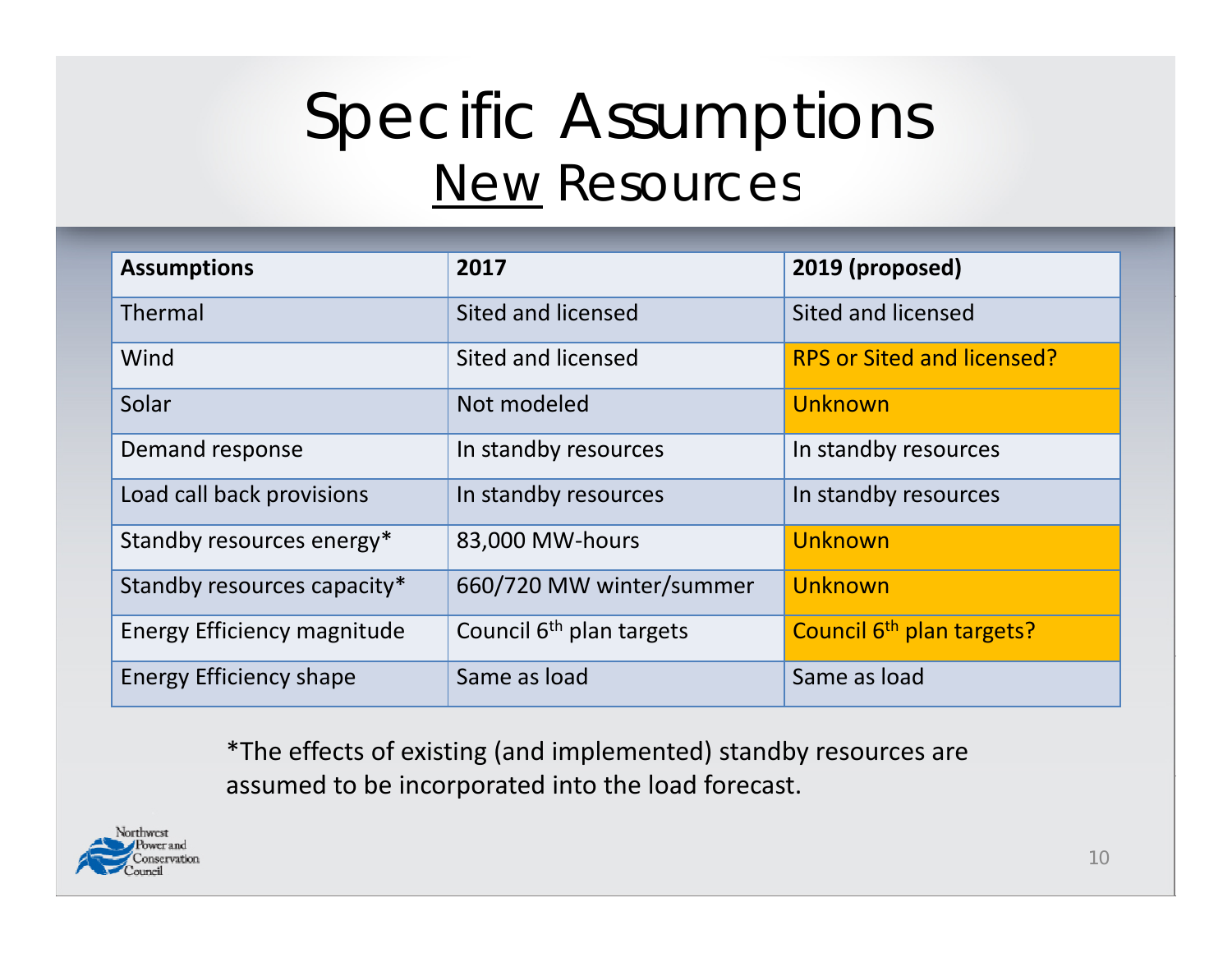#### Specific Assumptions Thermal

| <b>Assumptions</b>        | 2017                          | 2019 (proposed)               |
|---------------------------|-------------------------------|-------------------------------|
| Seasonal capacity         | Off                           | On, if model allows           |
| Ramp rates                | Off                           | On (needs testing)            |
| Coal day must run         | On                            | Off, if ramp rates are used   |
| CGS (nuke) maintenance    | All of May and June           | <b>Part of May and June</b>   |
| Coal maintenance          | Reduce cap based on aggregate | Reduce cap based on aggregate |
| Gas maintenance           | Reduce cap based on aggregate | Reduce cap based on aggregate |
| <b>Operating reserves</b> | 7% Hydro/5% Thermal           | 7% Hydro/5% Thermal           |
|                           |                               |                               |
|                           |                               |                               |